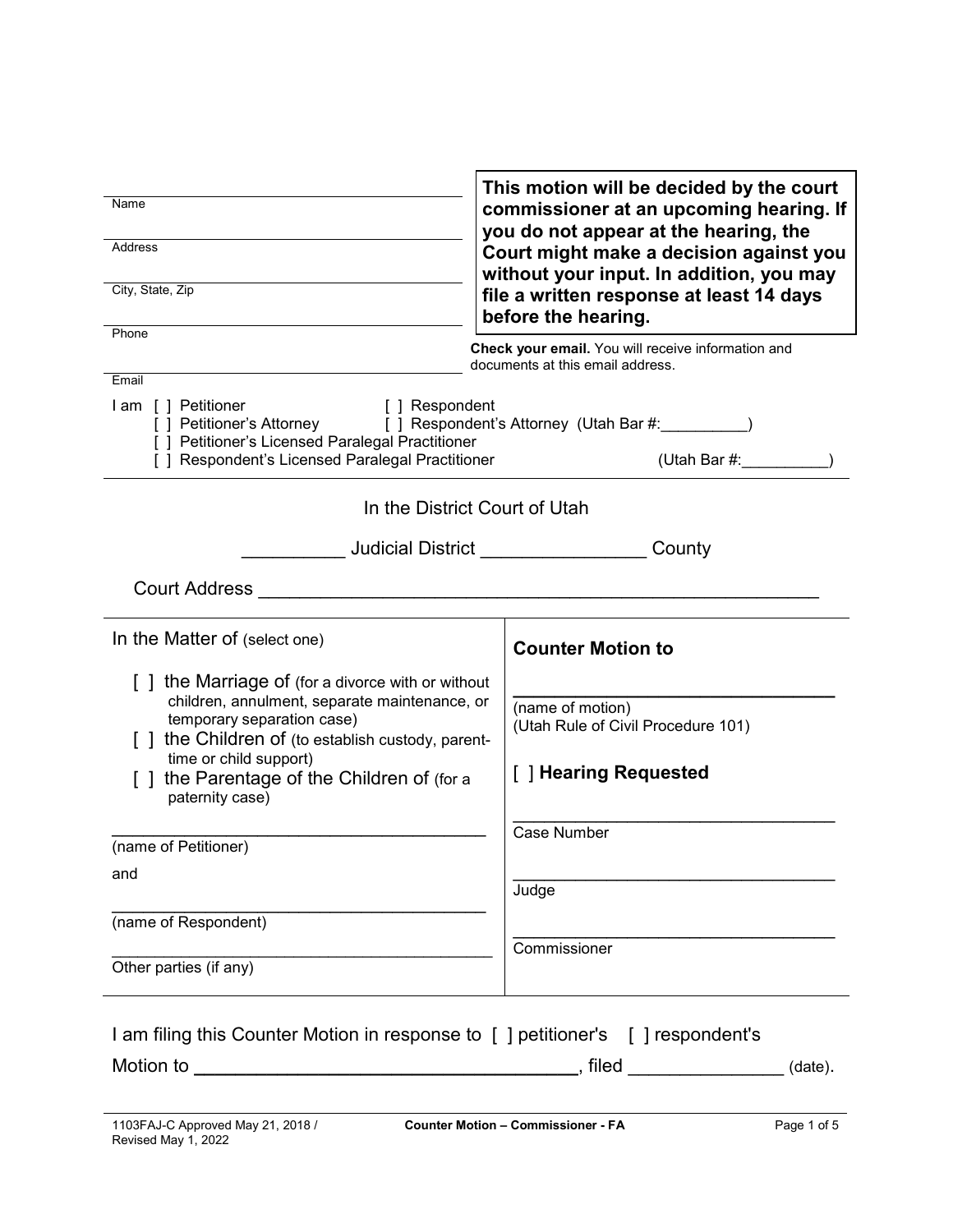1. I ask the court to enter an order as follows: (Write **what** you want the court to order) 2. I ask for this order because: (Explain **why** you want the court order.) 3. [ ] The motion is supported by the law because: (List any statutes, ordinances, rules or appellate opinions that support/oppose the motion. For example, Utah Code 15-1-201, or Utah Rules of Civil Procedure 67. Explain why they support the motion.)

# 4. [ ] I request a hearing.

[] I do not request a hearing.

5. [ ] I have attached the following documents in support of this motion: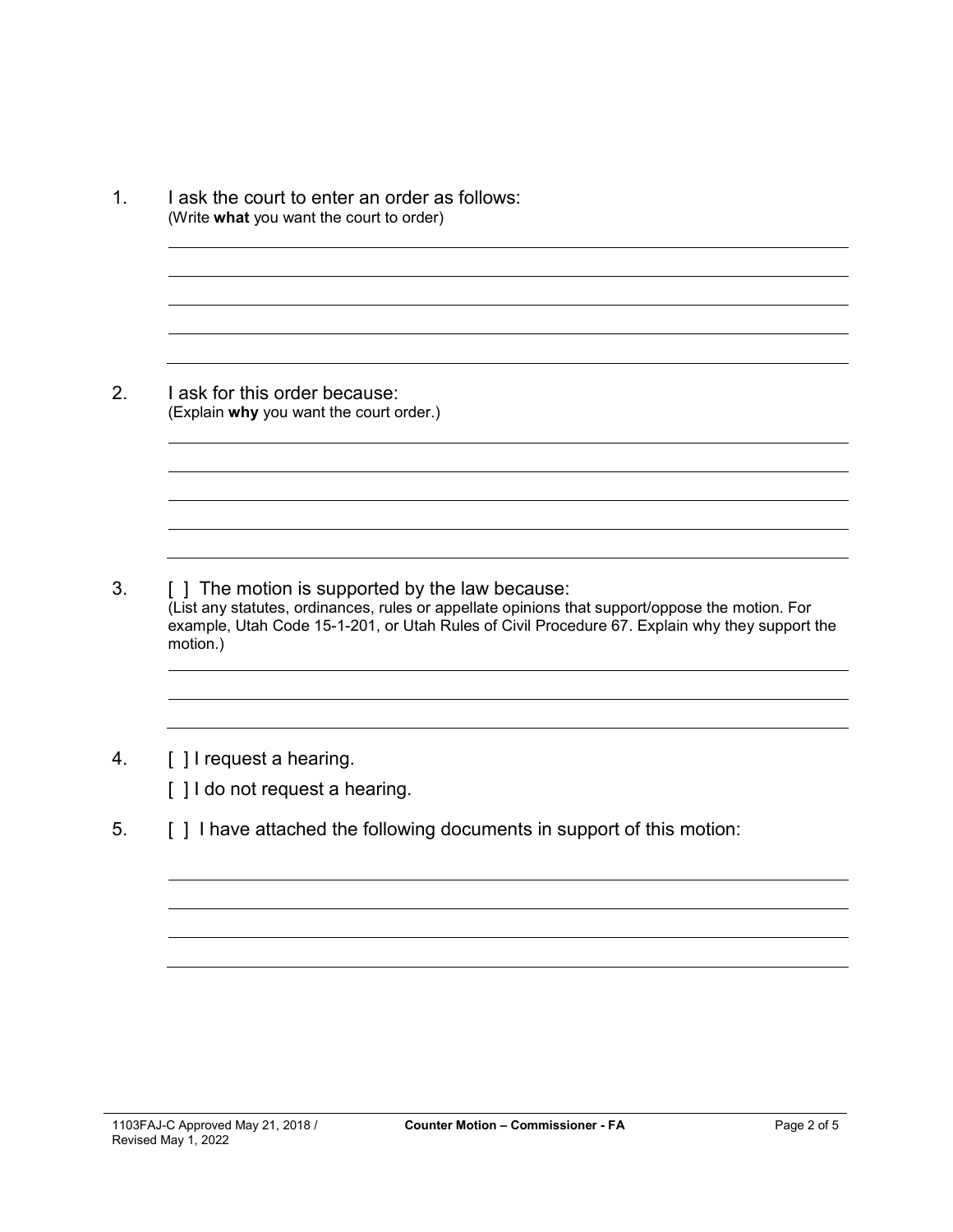### **Plaintiff/Petitioner or Defendant/Respondent**

I declare under criminal penalty under the law of Utah that everything stated in this document is true.

Signed at \_\_\_\_\_\_\_\_\_\_\_\_\_\_\_\_\_\_\_\_\_\_\_\_\_\_\_\_\_\_\_\_\_\_\_\_\_\_\_\_\_\_\_\_\_\_\_\_\_\_\_\_\_\_ (city, and state or country).

**Date** 

Signature ► Signature ► Signature → Signature → Signature → Signature → Signature → Signature → Signature → Signature → Signature → Signature → Signature → Signature → Signature → Signature → Signature → Signature → Signa

Printed Name

# **Attorney or Licensed Paralegal Practitioner of record** (if applicable)

Signature ► Letter State State State State State State State State State State State State State State State State State State State State State State State State State State State State State State State State State Stat **Date** Printed Name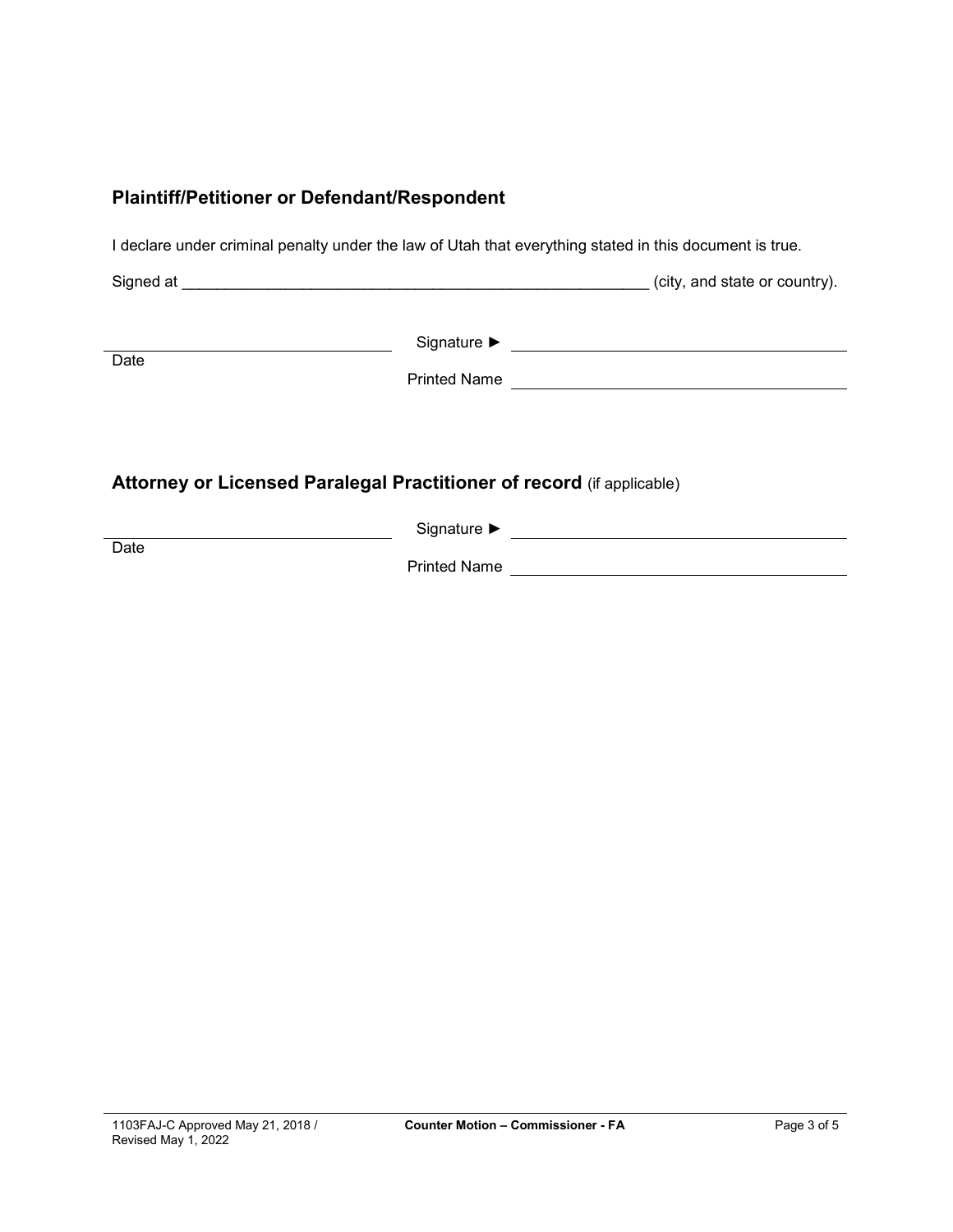## **Notice to responding party**

You have a limited amount of time to respond to this motion. In most cases, you must file a written response with the court and provide a copy to the other party:

- within 14 days of this motion being filed, if the motion will be decided by a judge, or
- at least 14 days before the hearing, if the motion will be decided by a commissioner.

In some situations a statute or court order may specify a different deadline.

If you do not respond to this motion or attend the hearing, the person who filed the motion may get what they requested.

See the court's Motions page for more information about the motions process, deadlines and forms: utcourts.gov/motions



The court's Finding Legal Help web page (utcourts.gov/help) provides information about the ways you



Scan QR code to visit page

Scan QR code to visit page

can get legal help, including the Self-Help Center, reduced-fee attorneys, limited legal help and free legal clinics.

# **Aviso para la parte que responde**

Su tiempo para responder a esta moción es limitado. En la mayoría de casos deberá presentar una respuesta escrita con el tribunal y darle una copia de la misma a la otra parte:

- dentro de 14 días del día que se presenta la moción, si la misma será resuelta por un juez, o
- por lo menos 14 días antes de la audiencia, si la misma será resuelta por un comisionado.

En algunos casos debido a un estatuto o a una orden de un juez la fecha límite podrá ser distinta.

Si usted no responde a esta moción ni se presenta a la audiencia, la persona que presentó la moción podría recibir lo que pidió.

Vea la página del tribunal sobre Mociones para

encontrar más información sobre el proceso de las mociones, las fechas límites y los formularios:



Para accesar esta página escanee el código QR

Para accesar esta página escanee el código QR

utcourts.gov/motions-span

limitada, y talleres legales gratuitos.

#### **Cómo encontrar ayuda legal**

La página de la internet del tribunal Cómo encontrar ayuda legal (utcourts.gov/help-

# span)



1103FAJ-C Approved May 21, 2018 / Revised May 1, 2022